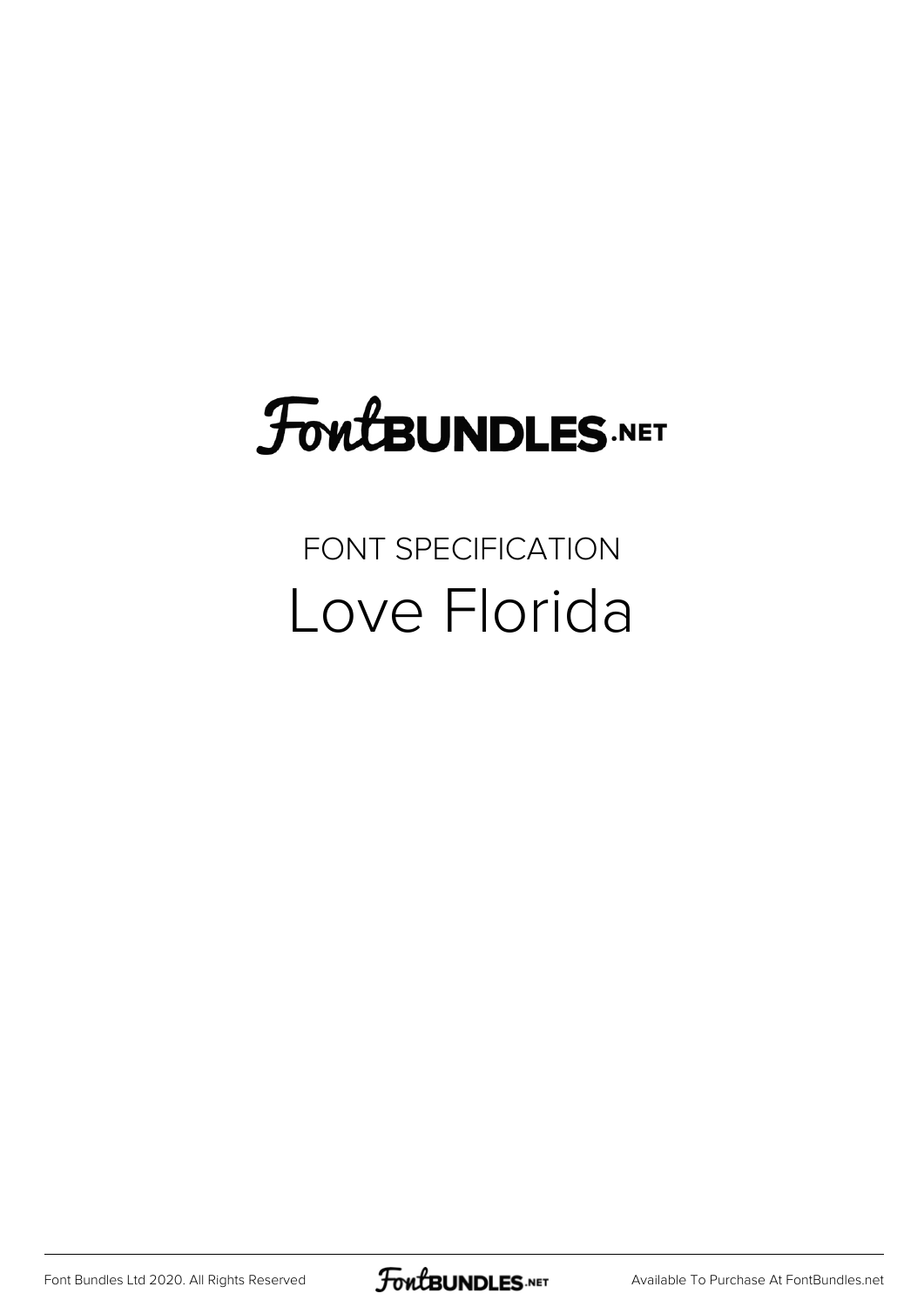#### Love Florida - Regular

**Uppercase Characters** 

# ABCDEFGHIJKI MNOPORSTUVWX97

Lowercase Characters

## ABCDEFGHIJKLMNOPQRSTUVWX97

**Numbers** 

0123456789

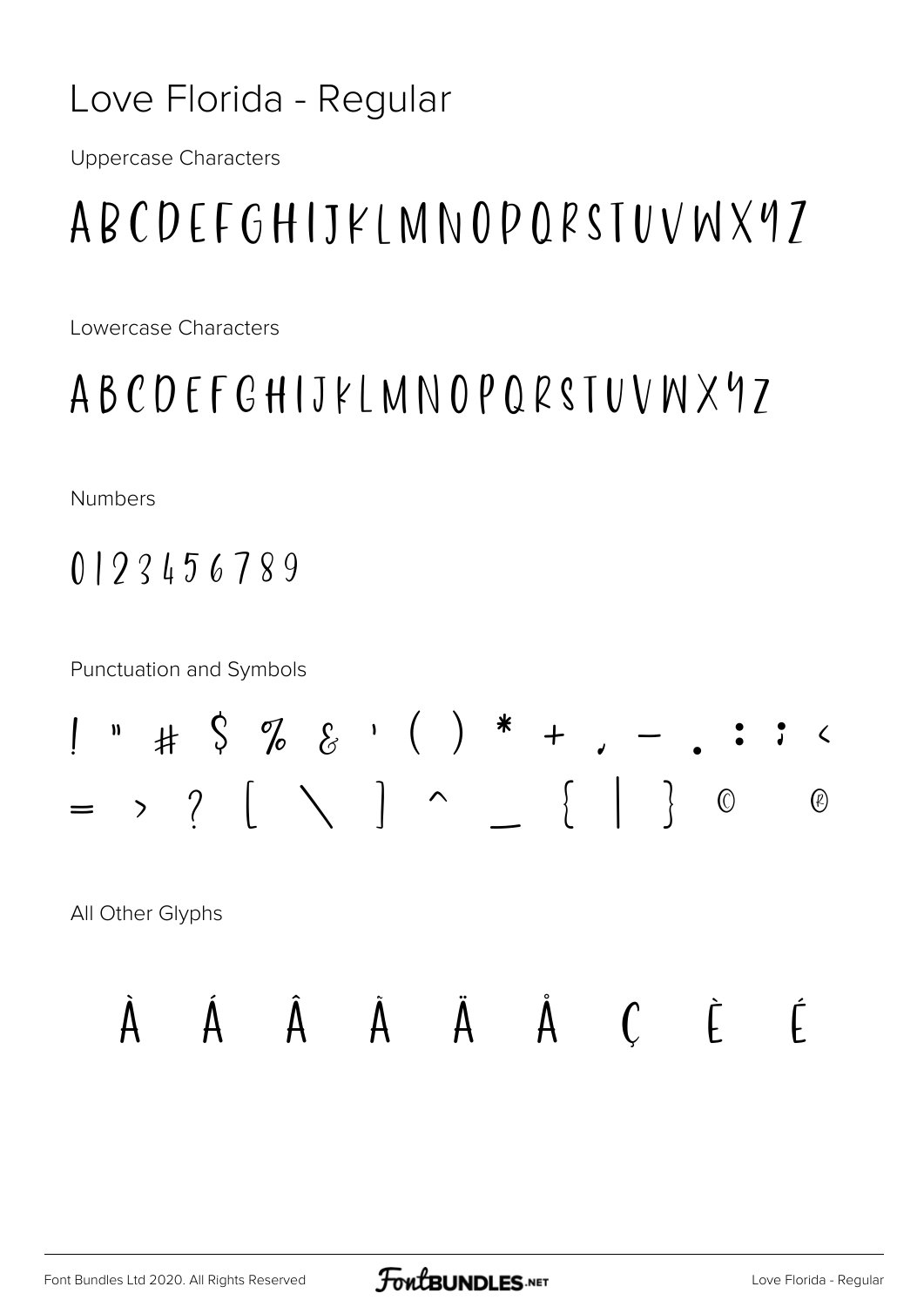